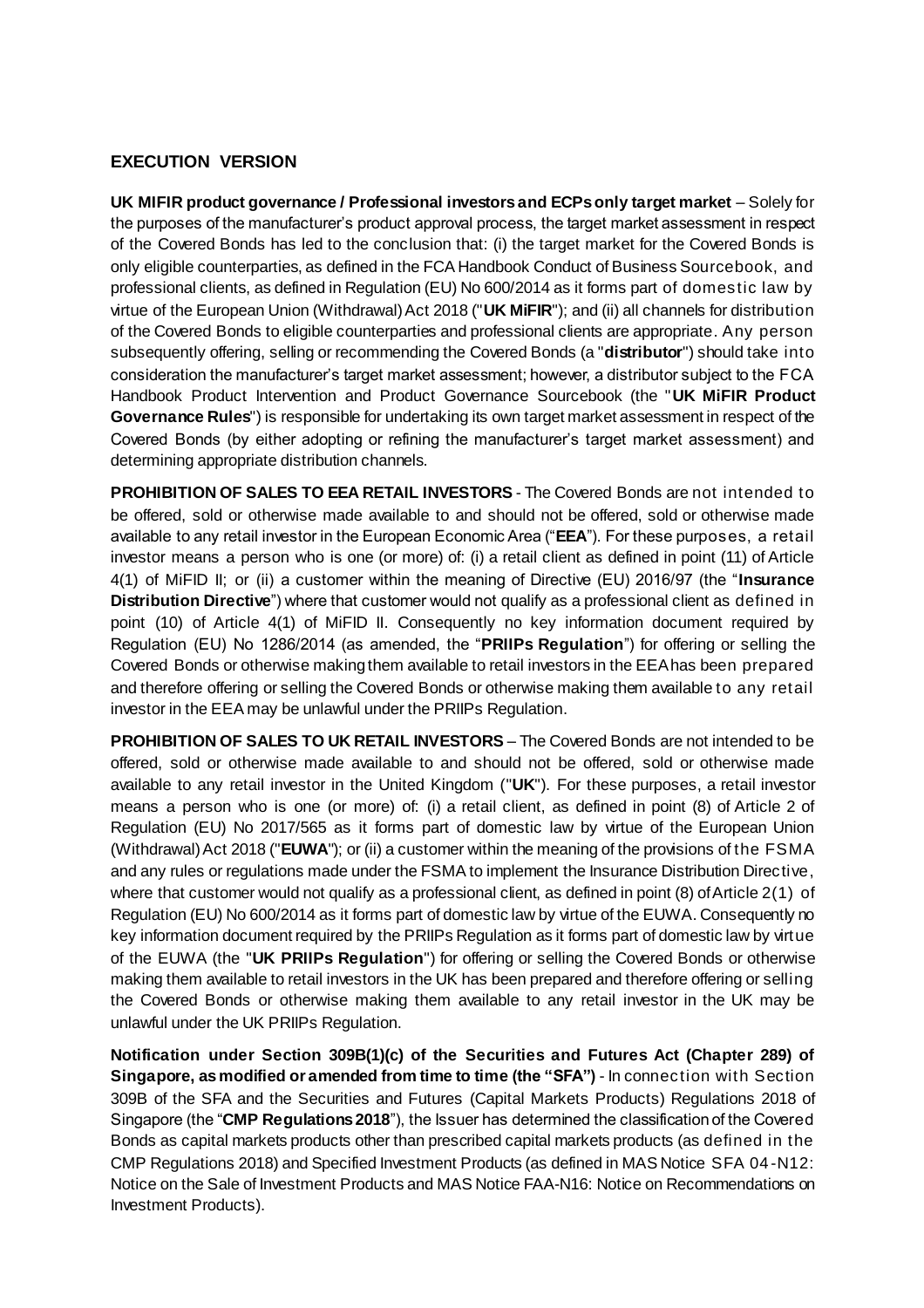### **Pricing Supplement dated 14 September 2021**

## **UNITED OVERSEAS BANK LIMITED (the "Issuer")** *(incorporated with limited liability in the Republic of Singapore) (Company Registration Number 193500026Z)*

Legal Entity Identifier: IO66REGK3RCBAMA8HR66

Issue of

£850,000,000 Floating Rate Covered Bonds due 2026 (the "**Covered Bonds**") unconditionally and irrevocably guaranteed as to payments of interest and principal by

### **Glacier Eighty Pte. Ltd. ("CBG")**

*(incorporated with limited liability in the Republic of Singapore) (Company Registration Number 201531119W)* under the U.S.\$8,000,000,000 Global Covered Bond Programme

### **PART A – CONTRACTUAL TERMS**

Terms used herein shall be deemed to be defined as such for the purposes of the Conditions set forth in the Offering Circular dated 6 April 2021 (the "**Offering Circular**"). This document constitutes the Pricing Supplement of the Covered Bonds described herein and must be read in conjunction with the Offering Circular. Full information on the Issuer, the CBG and the offer of the Covered Bonds is only available on the basis of the combination of this Pricing Supplement and the Offering Circular. The Offering Circular has been published on the website of the Singapore Exchange Securities Trading Limited ("**SGX-ST**").

Where interest, discount income, prepayment fee, redemption premium or break cost is derived from any of the Covered Bonds by any person who is not resident in Singapore and who carries on any operations in Singapore through a permanent establishment in Singapore, the tax exemption available for qualifying debt securities (subject to certain conditions) under the Income Tax Act, Chapter 134 of Singapore (the "**Income Tax Act**"), shall not apply if such person acquires such Covered Bonds using the funds and profits of such person's operations through a permanent establishment in Sing apore. Any person whose interest, discount income, prepayment fee, redemption premium or break cost derived from the Covered Bonds is not exempt from tax (including for the reasons described above) shall include such income in a return of income made under the Income Tax Act.

|   | (1)   | Issuer:                                             | United Overseas Bank Limited       |
|---|-------|-----------------------------------------------------|------------------------------------|
|   | (ii)  | Covered Bond Guarantor:                             | Glacier Eighty Pte. Ltd.           |
|   | (iii) | Calculation Agent:                                  | Deutsche Bank AG, Hong Kong Branch |
| 2 | (i)   | Series Number:                                      | 10                                 |
|   | (ii)  | Tranche Number:                                     | 1                                  |
|   | (iii) | Date on which the Covered Bonds<br>become fungible: | Not Applicable                     |
| 3 |       | <b>Specified Currency or Currencies:</b>            | Sterling (GBP or £)                |
| 4 |       | Aggregate Nominal Amount:                           | £850,000,000                       |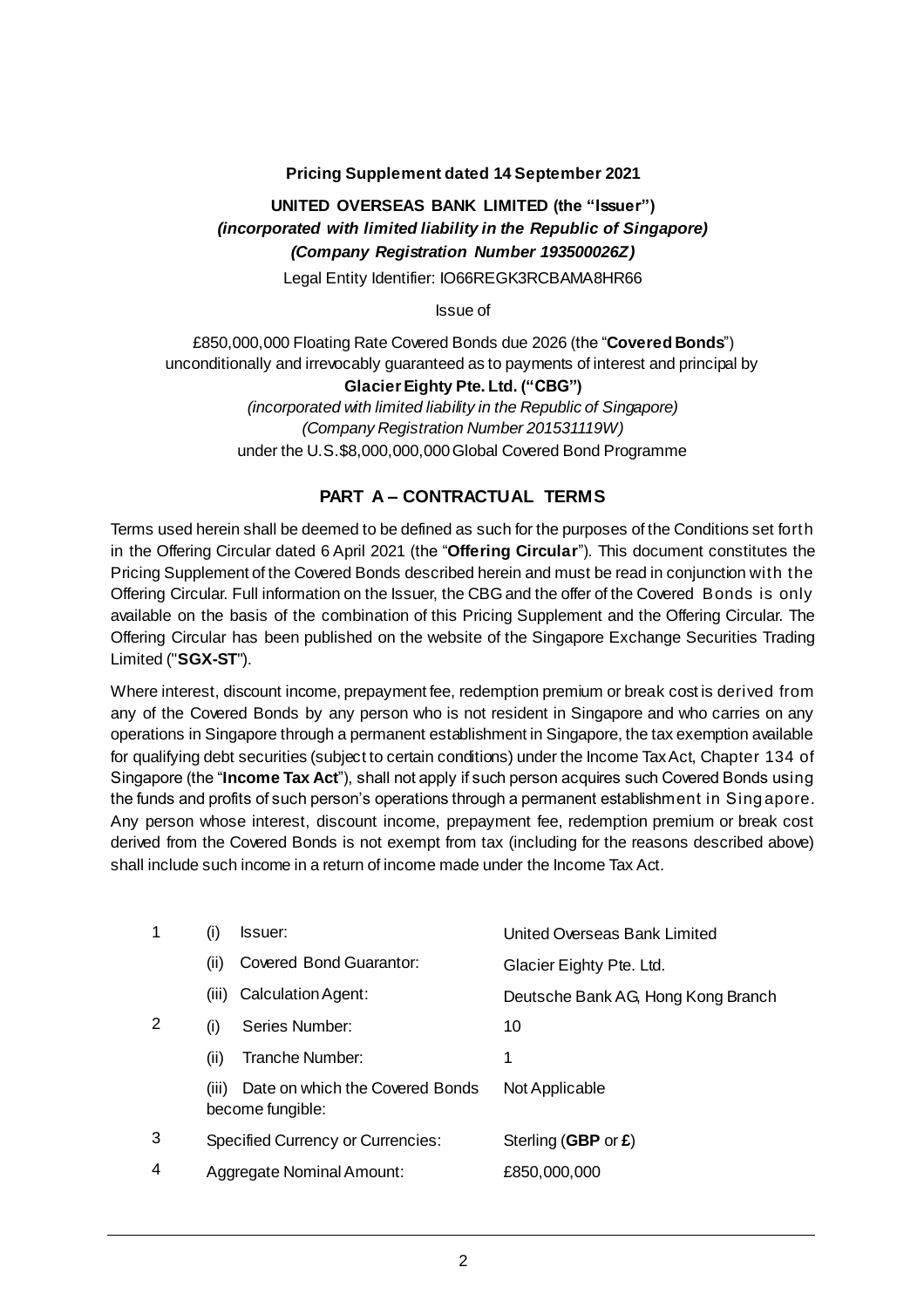| 5                 | <b>Issue Price:</b> |                                                                                                                                                                   | 103.520 per cent. of the Aggregate Nominal<br>Amount                                                                                                                                   |  |
|-------------------|---------------------|-------------------------------------------------------------------------------------------------------------------------------------------------------------------|----------------------------------------------------------------------------------------------------------------------------------------------------------------------------------------|--|
| 6                 | (i)                 | <b>Specified Denominations:</b>                                                                                                                                   | £100,000 and integral multiples of £1,000 in<br>excess thereof                                                                                                                         |  |
|                   | (ii)                | <b>Calculation Amount:</b>                                                                                                                                        | £1,000                                                                                                                                                                                 |  |
| 7                 | (i)                 | <b>Issue Date:</b>                                                                                                                                                | 21 September 2021                                                                                                                                                                      |  |
|                   | (ii)                | Interest Commencement Date                                                                                                                                        | <b>Issue Date</b>                                                                                                                                                                      |  |
| 8                 | (i)                 | <b>Maturity Date:</b>                                                                                                                                             | Interest Payment Date falling on or nearest to<br>21 September 2026                                                                                                                    |  |
|                   | (ii)                | Extended Due for Payment Date of<br>Guaranteed<br>Amounts<br>corresponding<br>the<br>Final<br>to<br>Redemption Amount under the<br><b>Covered Bond Guarantee:</b> | Applicable<br>Interest Payment Date falling on or nearest to<br>21 September 2027                                                                                                      |  |
| 9                 |                     | Interest Basis:                                                                                                                                                   | For the period from and including the Issue<br>Date up to but excluding the Maturity Date:<br>Compounded Daily SONIA plus 1 per cent. per                                              |  |
|                   |                     |                                                                                                                                                                   | annum Floating Rate payable quarterly in<br>arrear (further particulars specified below)                                                                                               |  |
|                   |                     |                                                                                                                                                                   | (see paragraph 15 below)                                                                                                                                                               |  |
|                   |                     |                                                                                                                                                                   | For the period from and including the Maturity<br>Date up to but excluding the Extended Due for<br>Payment Date:                                                                       |  |
|                   |                     |                                                                                                                                                                   | Compounded Daily SONIA plus 1 per cent. per<br>annum payable monthly in arrear (further<br>particulars specified below)                                                                |  |
|                   |                     |                                                                                                                                                                   | (see paragraph 15 below)                                                                                                                                                               |  |
| 10                |                     | Redemption/Payment Basis:                                                                                                                                         | Subject to any purchase and cancellation or<br>early redemption, the Covered Bonds will be<br>redeemed on the Maturity Date at 100 per<br>cent. of their nominal amount.               |  |
| 11                |                     | Change of Interest:                                                                                                                                               | Applicable, see paragraph 9 above                                                                                                                                                      |  |
| $12 \overline{ }$ |                     | Put/Call Options:                                                                                                                                                 | Not Applicable                                                                                                                                                                         |  |
| 13                |                     | Covered Bond Swap:                                                                                                                                                |                                                                                                                                                                                        |  |
|                   | (i)                 | Covered Bond Swap Provider:                                                                                                                                       | United Overseas Bank Limited                                                                                                                                                           |  |
|                   | (ii)                | Nature of Covered Bond Swap:                                                                                                                                      | Forward Starting (i.e. entered into on the Issue<br>Date but no cashflows will be exchanged<br>under such Covered Bond Swap unless and<br>until service of a Notice to Pay on the CBG) |  |

# **PROVISIONS RELATING TO INTEREST (IF ANY) PAYABLE**

| -14 | <b>Fixed Rate Covered Bond Provisions:</b> | Not Applicable |
|-----|--------------------------------------------|----------------|
|-----|--------------------------------------------|----------------|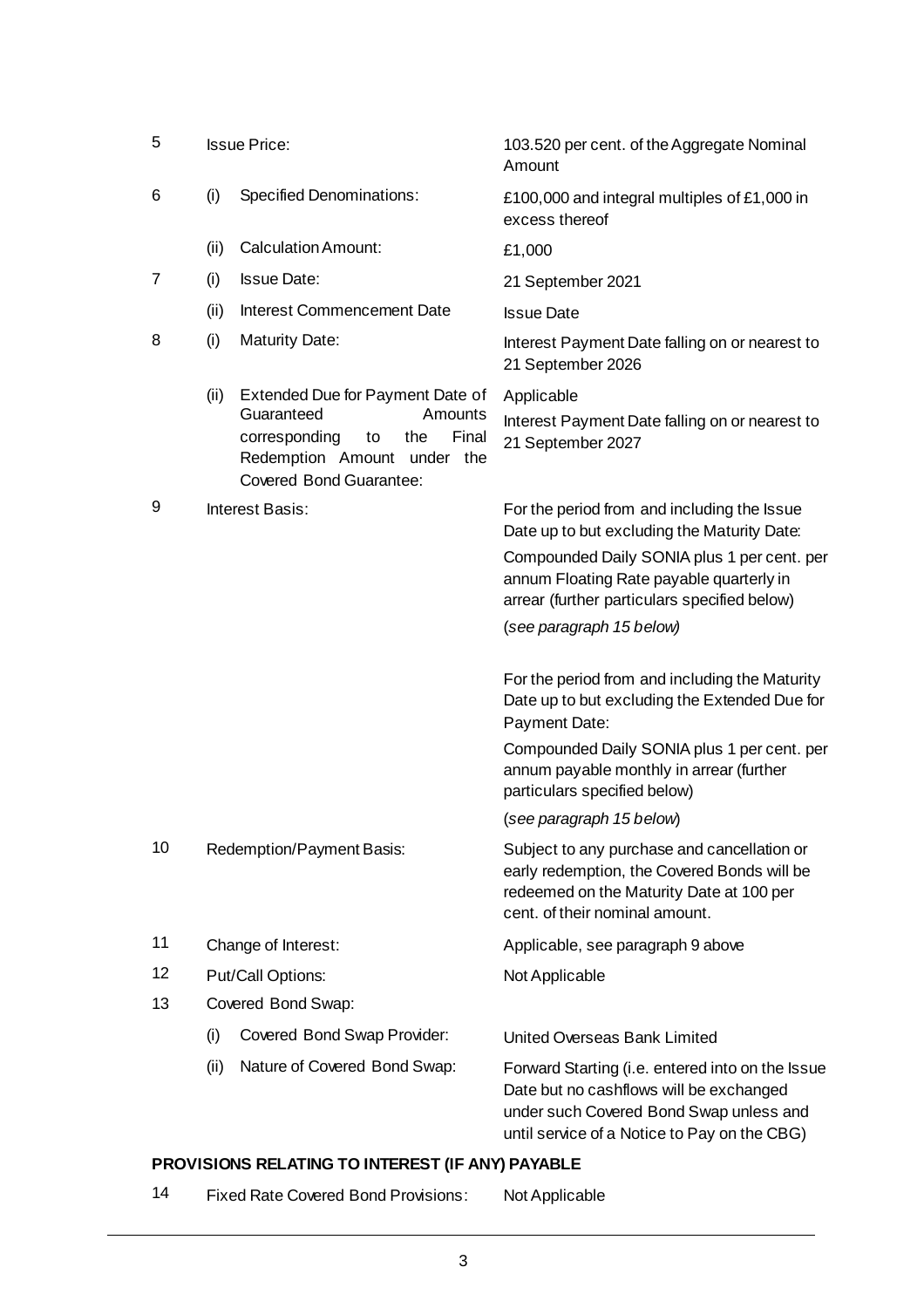| 15 |       | <b>Floating Rate Covered Bond Provisions</b>                                                                         | Applicable                                                                                                                                                                                                                                                                                                                                                                                                                                                     |
|----|-------|----------------------------------------------------------------------------------------------------------------------|----------------------------------------------------------------------------------------------------------------------------------------------------------------------------------------------------------------------------------------------------------------------------------------------------------------------------------------------------------------------------------------------------------------------------------------------------------------|
|    | (i)   | Interest Period(s):                                                                                                  | The period beginning from and including the<br>Issue Date and ending on but excluding the<br>first Specified Interest Payment Date and each<br>successive period beginning on and including<br>a Specified Interest Payment Date and ending<br>on but excluding the next succeeding Specified<br>Interest Payment Date, subject to adjustment<br>in accordance with the Business Day<br>Convention set out in (v) below                                        |
|    | (iii) | <b>Specified Interest Payment Dates:</b>                                                                             | 21 March, 21 June, 21 September and 21<br>December in each year up to the Maturity<br>Date, provided that after the Extension<br>Determination Date, the Specified Interest<br>Payment Dates shall be the 21st calendar day<br>of each month commencing on but excluding<br>the Maturity Date and ending on the Extended<br>Due for Payment Date, in each case subject to<br>adjustment in accordance with the Business<br>Day Convention set out in (v) below |
|    | (iii) | Interest Period Date:                                                                                                | Specified Interest Payment Date                                                                                                                                                                                                                                                                                                                                                                                                                                |
|    |       | (iv) First Specified Interest Payment<br>Date:                                                                       | 21 December 2021, subject to adjustment in<br>accordance with the Business Day Convention<br>set out in (v) below                                                                                                                                                                                                                                                                                                                                              |
|    | (v)   | <b>Business Day Convention:</b>                                                                                      | Modified Following Business Day Convention                                                                                                                                                                                                                                                                                                                                                                                                                     |
|    |       | (vi) Business Centre(s):                                                                                             | London, Singapore                                                                                                                                                                                                                                                                                                                                                                                                                                              |
|    |       | (vii) Manner in which the Rate(s) of<br>Interest is/are to be determined:                                            | <b>Screen Rate Determination</b>                                                                                                                                                                                                                                                                                                                                                                                                                               |
|    |       | (viii) Party responsible for calculating the<br>Rate(s) of Interest and/or Interest<br>Amount(s) (if not the Agent): | Not Applicable                                                                                                                                                                                                                                                                                                                                                                                                                                                 |
|    |       | (ix) Screen Rate Determination:                                                                                      |                                                                                                                                                                                                                                                                                                                                                                                                                                                                |
|    |       | - Reference Rate:                                                                                                    | <b>SONIA</b>                                                                                                                                                                                                                                                                                                                                                                                                                                                   |
|    |       | - Index Determination:                                                                                               | Not Applicable                                                                                                                                                                                                                                                                                                                                                                                                                                                 |
|    |       | - Interest Determination Date(s):                                                                                    | The London Banking Day immediately<br>following the end of each Observation Period.                                                                                                                                                                                                                                                                                                                                                                            |
|    |       | - Relevant Screen Page:                                                                                              | Reuters Screen SONIA (or any replacement<br>thereto)                                                                                                                                                                                                                                                                                                                                                                                                           |
|    |       | - Observation Method:                                                                                                | Lag                                                                                                                                                                                                                                                                                                                                                                                                                                                            |
|    |       | $-$ " $p$ ":                                                                                                         | 5 London Banking Days                                                                                                                                                                                                                                                                                                                                                                                                                                          |
|    | (x)   | <b>ISDA Determination:</b>                                                                                           | Not Applicable                                                                                                                                                                                                                                                                                                                                                                                                                                                 |
|    | (xi)  | Margin(s):                                                                                                           | +1 per cent. per annum                                                                                                                                                                                                                                                                                                                                                                                                                                         |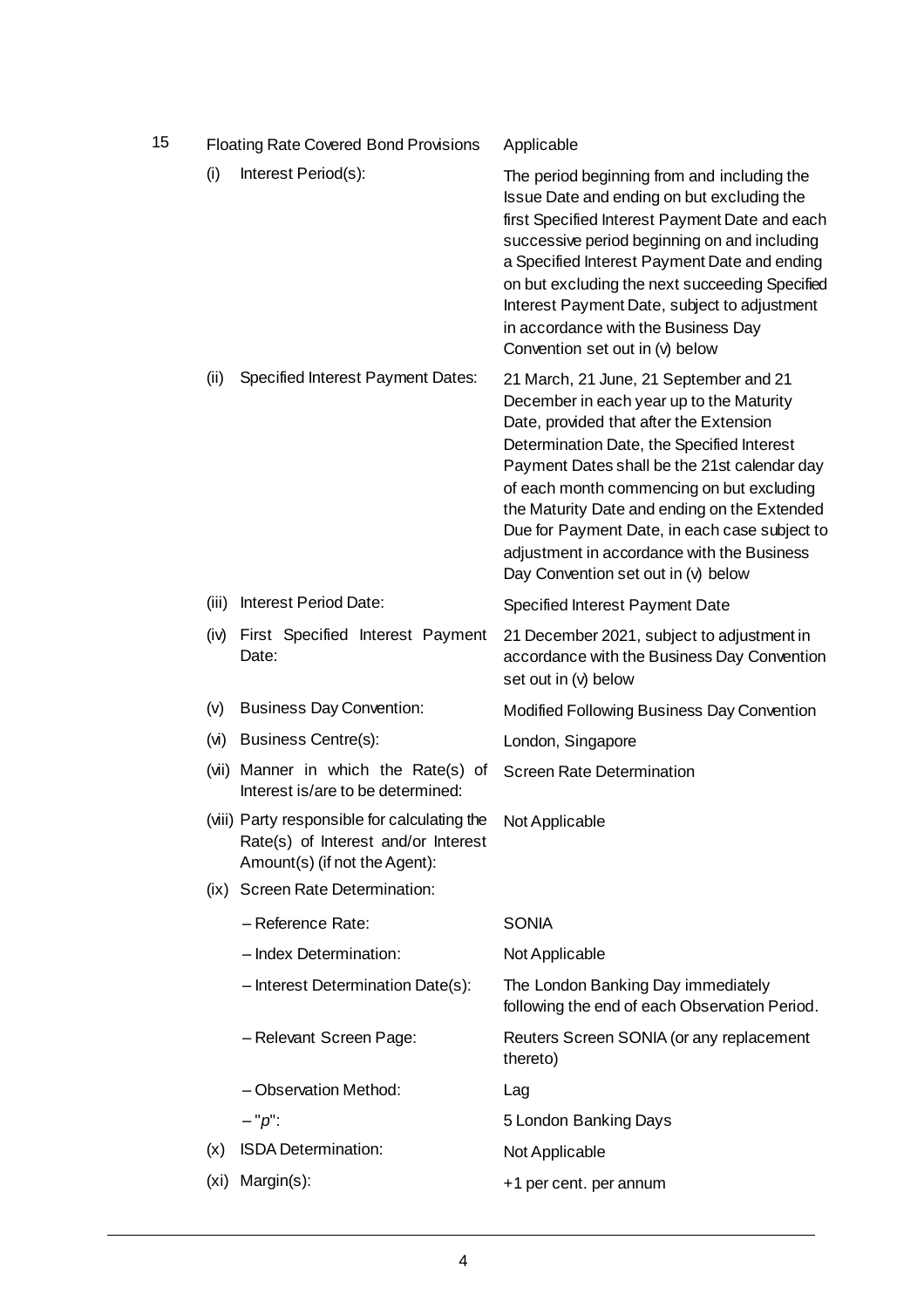|    | (xii) Minimum Rate of Interest:                                                                                                                                                                                                                       | Not Applicable                                                                                                                                                                                                              |
|----|-------------------------------------------------------------------------------------------------------------------------------------------------------------------------------------------------------------------------------------------------------|-----------------------------------------------------------------------------------------------------------------------------------------------------------------------------------------------------------------------------|
|    | (xiii) Maximum Rate of Interest:                                                                                                                                                                                                                      | Not Applicable                                                                                                                                                                                                              |
|    | (xiv) Day Count Fraction:                                                                                                                                                                                                                             | Actual/365 (Fixed)                                                                                                                                                                                                          |
|    | (xv) Fall back provisions,<br>rounding<br>provisions, denominator and any<br>other terms relating to the method<br>of calculating interest on Floating<br>Rate Covered Bonds, if different<br>from<br>those<br>set<br>out<br>in<br>the<br>Conditions: | Condition 4(b)(iii)(C)(bb) applies                                                                                                                                                                                          |
|    | - Lookback/Suspension Period:                                                                                                                                                                                                                         | Not Applicable                                                                                                                                                                                                              |
|    | PROVISIONS RELATING TO REDEMPTION                                                                                                                                                                                                                     |                                                                                                                                                                                                                             |
| 16 | <b>Call Option</b>                                                                                                                                                                                                                                    | Not Applicable                                                                                                                                                                                                              |
| 17 | <b>Put Option</b>                                                                                                                                                                                                                                     | Not Applicable                                                                                                                                                                                                              |
| 18 | Final Redemption Amount of each<br>Covered Bond:                                                                                                                                                                                                      | £1,000 per Calculation Amount                                                                                                                                                                                               |
| 19 | <b>Early Redemption Amount:</b>                                                                                                                                                                                                                       |                                                                                                                                                                                                                             |
|    | Early Redemption Amount(s) per<br>Calculation Amount payable on<br>redemption for taxation reasons or on<br>event of default or other early<br>redemption:                                                                                            | £1,000 per Calculation Amount                                                                                                                                                                                               |
| 20 | Details relating to redemption by<br>Instalments: amount of each instalment<br>("Instalment Amount"), date on which<br>each payment is to be made<br>("Instalment Date"):                                                                             | Not Applicable                                                                                                                                                                                                              |
|    | PROVISIONS RELATING TO UOB SUSTAINABLE COVERED BONDS                                                                                                                                                                                                  |                                                                                                                                                                                                                             |
| 21 | <b>UOB Sustainable Covered Bonds:</b>                                                                                                                                                                                                                 | Not Applicable                                                                                                                                                                                                              |
|    | GENERAL PROVISIONS APPLICABLE TO THE COVERED BONDS                                                                                                                                                                                                    |                                                                                                                                                                                                                             |
| 22 | Form of Covered Bonds:                                                                                                                                                                                                                                | <b>Registered Covered Bonds:</b><br><b>Regulation S Global Covered Bond</b><br>(£850,000,000 nominal amount) registered in<br>the name of a nominee for a common<br>depositary for Euroclear and Clearstream,<br>Luxembourg |

- 23 Financial Centre(s): London, Singapore
- 24 Talons for future Coupons to be attached to Definitive Covered Bonds (and dates on which such Talons mature): Not Applicable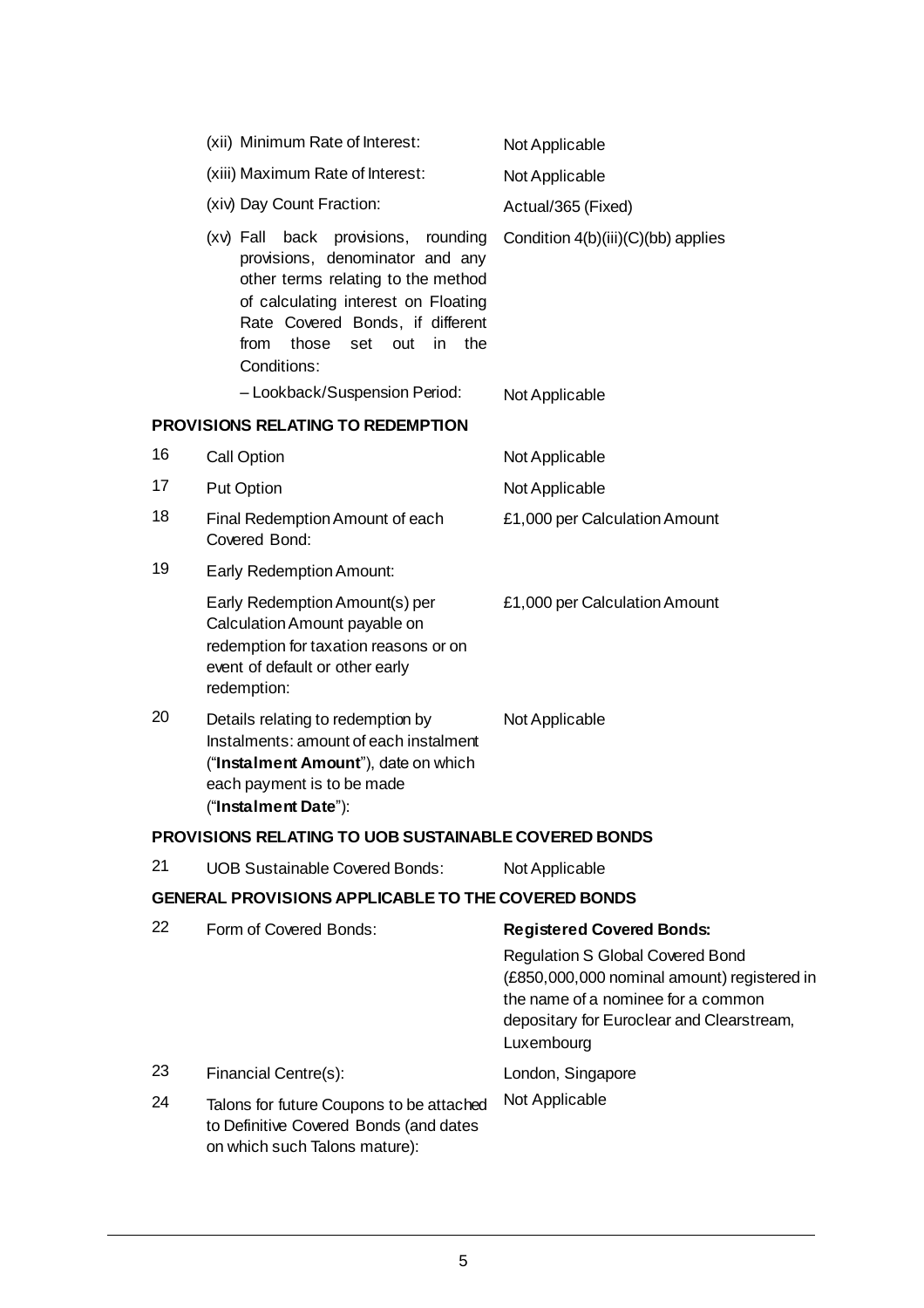Signed on behalf of United Overseas Bank Limited:

D-**By** 

Duly authorised

Signed on behalf of Glacier Eighty Pte. Ltd.

By: Duly authorised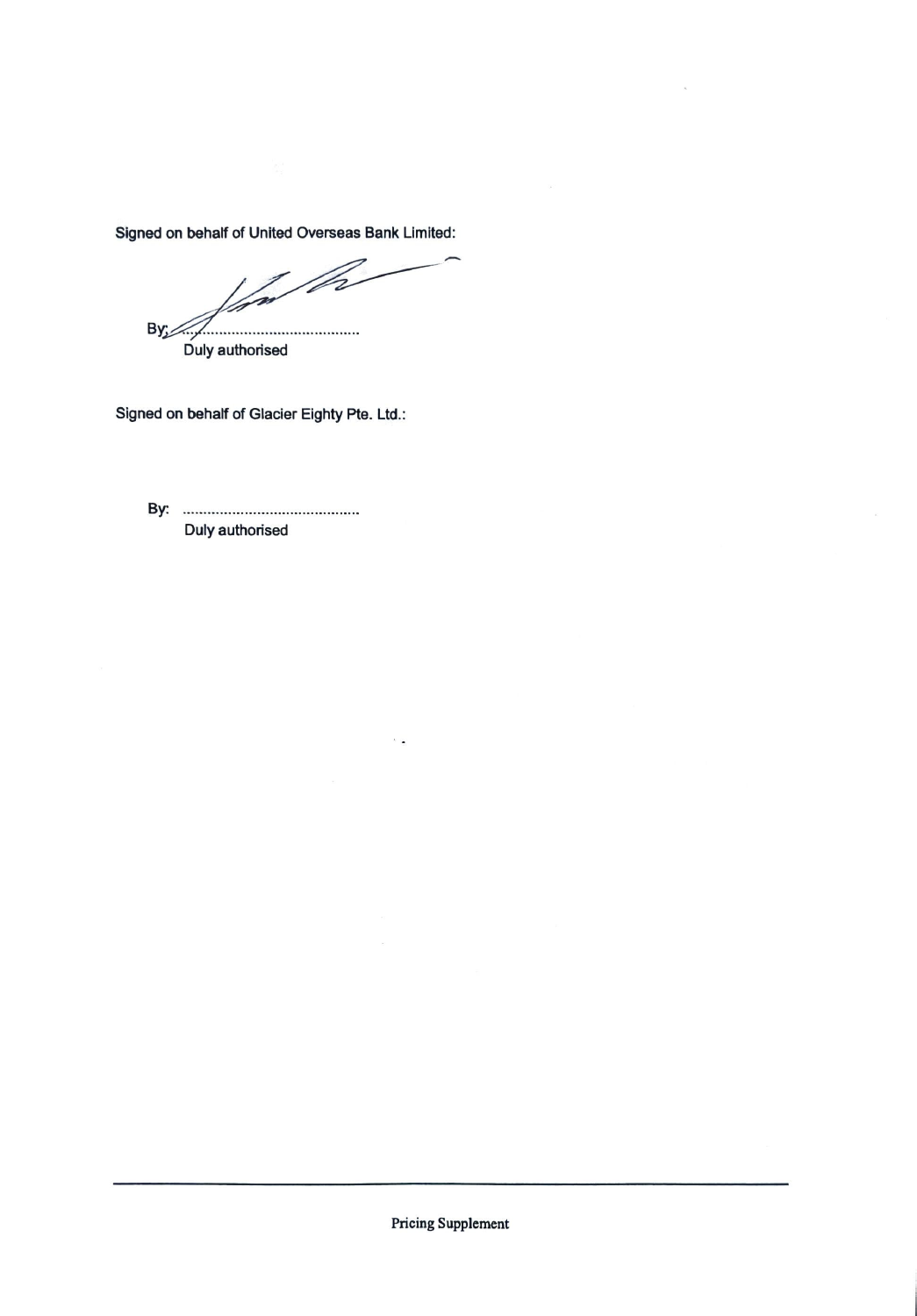Signed on behalf of United Overseas Bank Limited:

By: ........................................... Duly authorised

Signed on behalf of Glacier Eighty Pte. Ltd.:

≿

By: ...........................................

 Duly authorised Sophia Lim Siew Fay **Director**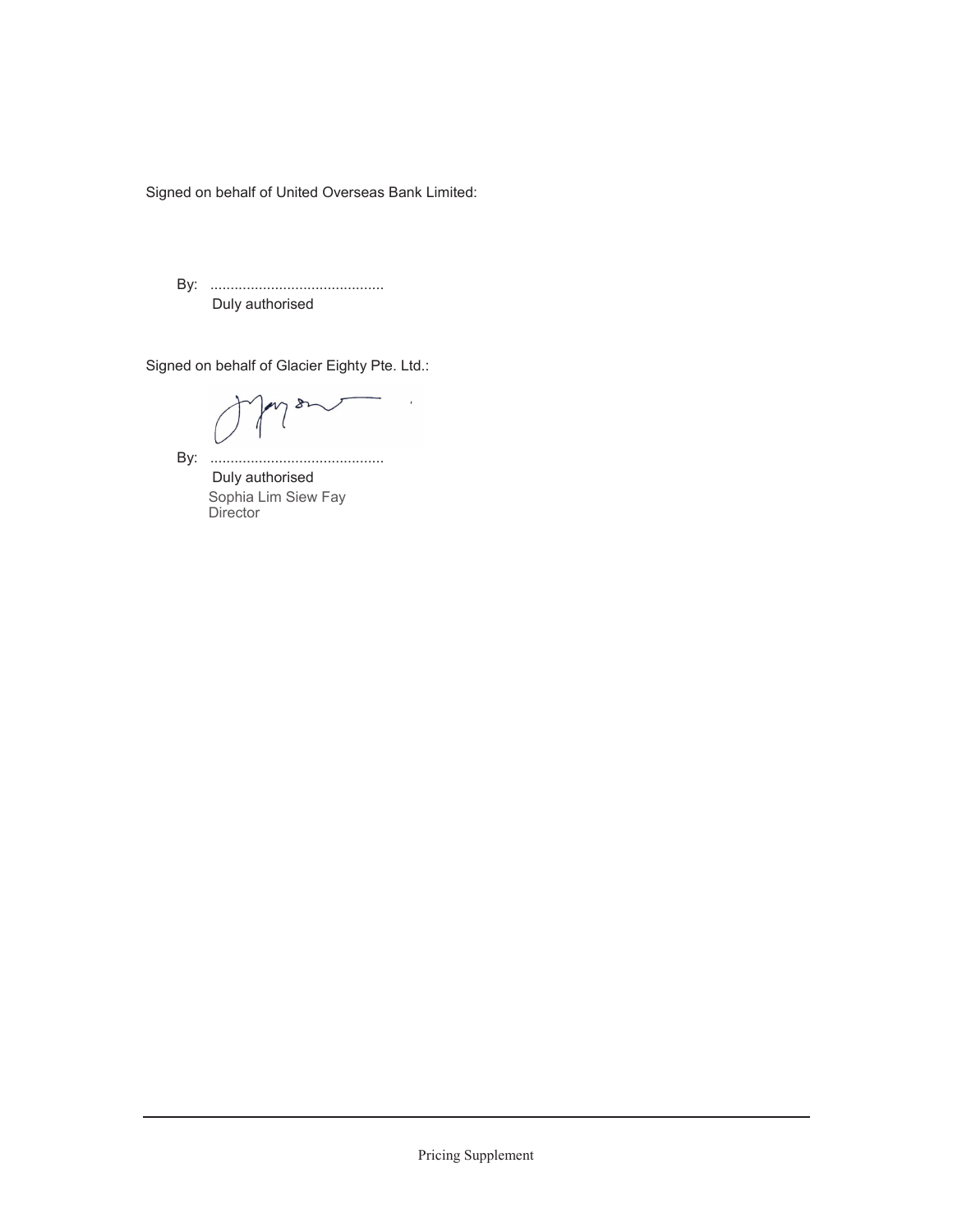### **PART B – OTHER INFORMATION**

### 25 **LISTING AND ADMISSION TO TRADING**

26 **RATINGS**

| Admission to trading: | Application is expected to be made by the<br>Issuer (or on its behalf) for the Covered Bonds<br>to be admitted to trading on SGX-ST with<br>effect from one business day after issuance |
|-----------------------|-----------------------------------------------------------------------------------------------------------------------------------------------------------------------------------------|
| <b>RATINGS</b>        |                                                                                                                                                                                         |
| Ratings:              | The Covered Bonds to be issued are expected<br>to be rated:                                                                                                                             |
|                       | S&P:AAA                                                                                                                                                                                 |
|                       | Moody's: Aaa                                                                                                                                                                            |

### 27 **INTERESTS OF NATURAL AND LEGAL PERSONS INVOLVED IN THE ISSUE/OFFER**

Save for any fees payable to the Managers, so far as the Issuer is aware, no person involved in the offer of the Covered Bonds has an interest material to the offer. The Managers and their affiliates have engaged, and may in the future engage, in investment banking and/or commercial banking transactions with, and may perform other services for, the Issuer and the CBG and their affiliates in the ordinary course of business.

### 28 **OPERATIONAL INFORMATION**

|    | ISIN: |                                                                                                                                                        | XS2387450476                                                                             |
|----|-------|--------------------------------------------------------------------------------------------------------------------------------------------------------|------------------------------------------------------------------------------------------|
|    |       | Common Code:                                                                                                                                           | 238745047                                                                                |
|    |       | <b>CMU Instrument Number:</b>                                                                                                                          | Not Applicable                                                                           |
|    |       | Any clearing system(s) other than<br>Euroclear Bank SA/NV, Clearstream<br>Banking, S.A., the CMU and CDP and<br>the relevant identification number(s): | Not Applicable                                                                           |
|    |       | Delivery:                                                                                                                                              | Delivery against payment                                                                 |
|    |       | Names and addresses of additional<br>Paying Agent(s) (if any):                                                                                         | Not Applicable                                                                           |
| 29 |       | <b>DISTRIBUTION</b>                                                                                                                                    |                                                                                          |
|    | (i)   | Method of distribution:                                                                                                                                | Syndicated                                                                               |
|    | (ii)  | If syndicated:                                                                                                                                         |                                                                                          |
|    |       | (A) Names of Managers:                                                                                                                                 | <b>BNP Paribas</b><br><b>Credit Suisse International</b><br>United Overseas Bank Limited |
|    |       | (B) Stabilisation Manager(s) (if<br>any):                                                                                                              | <b>Credit Suisse International</b>                                                       |
|    | (iii) | If non-syndicated, name of Dealer:                                                                                                                     | Not Applicable                                                                           |
|    | (iv)  | <b>US Selling Restrictions:</b>                                                                                                                        | Reg. S Compliance Category 2;<br>TEFRA not applicable                                    |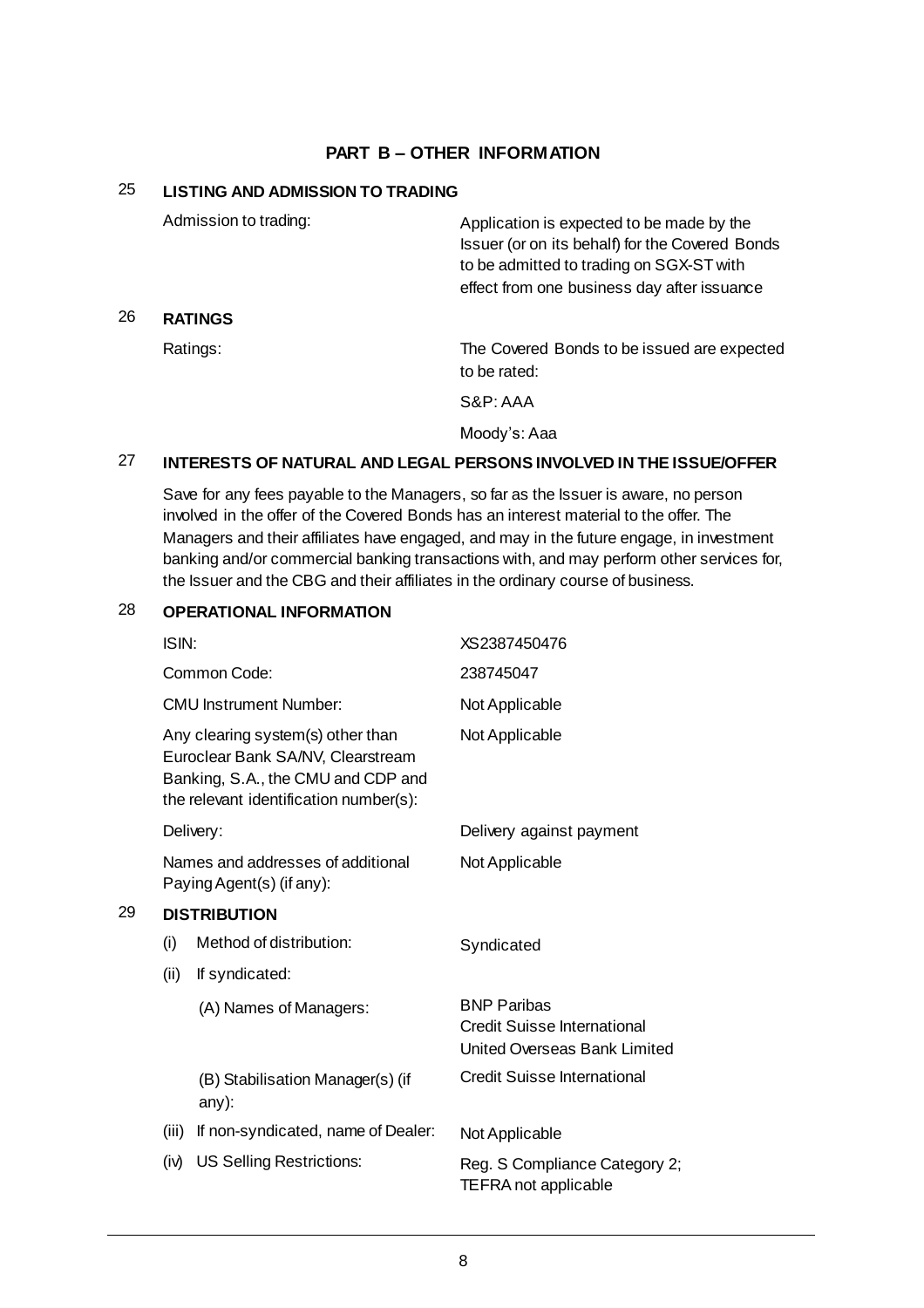- (v) Prohibition of Sales to EEA Retail Applicable Investors:
- (vi) Prohibition of Sales to UK Retail ApplicableInvestors: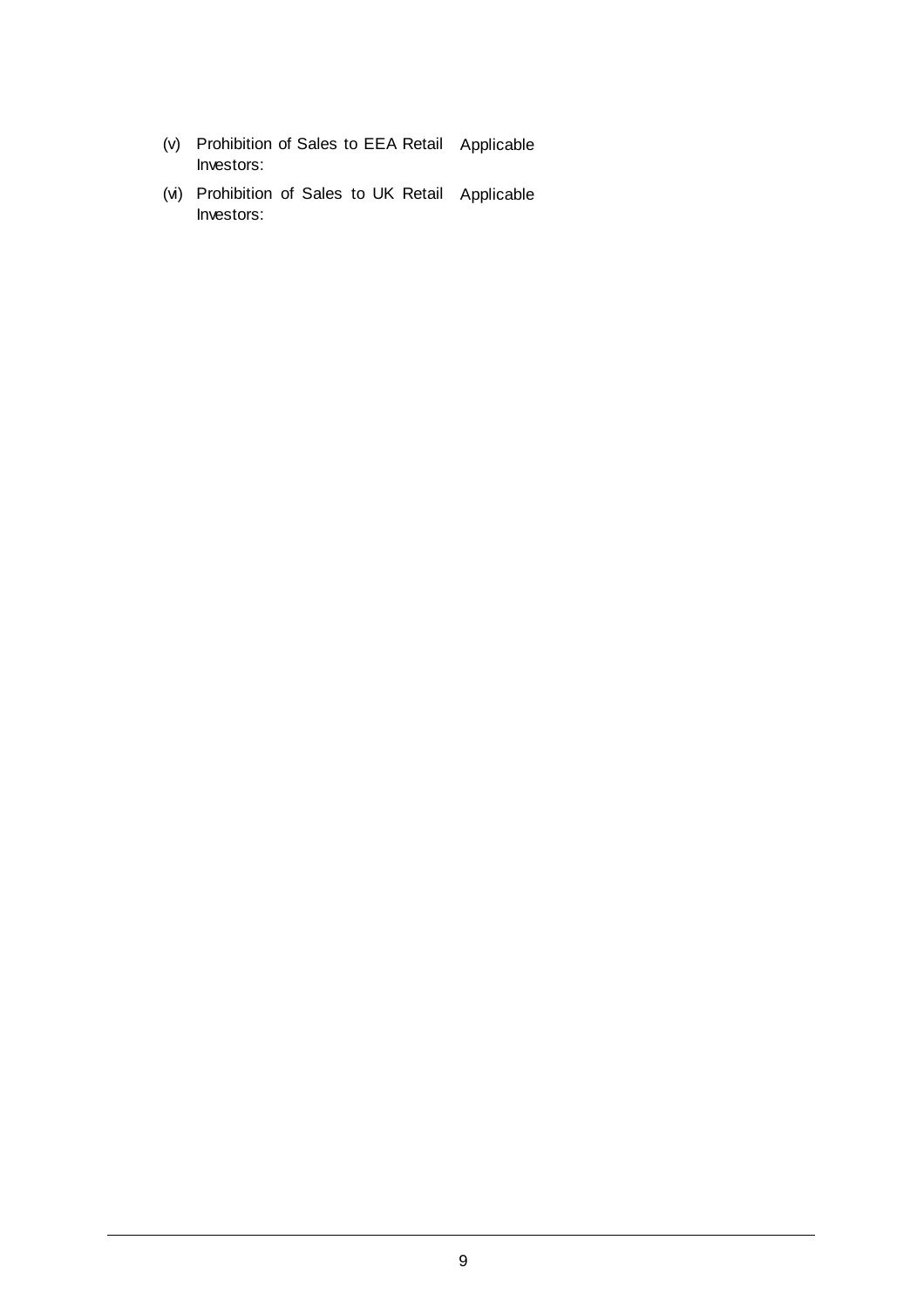### **ANNEX 1**

### **SUPPLEMENTARY INFORMATION**

*The Issuer accepts responsibility for the information contained in this Annex 1. To the best of its knowledge (having taken all reasonable care to ensure that such is the case) the information contained in this Annex 1 is in accordance with the facts and does not omit anything likely to affect the import of such information.*

*To the fullest extent permitted by law, none of BNP Paribas, Credit Suisse International and United Overseas Bank Limited (the "Managers") accepts any responsibility or liability for the contents of this Annex 1, for the information incorporated by reference into the Offering Circular, or for any other statement, made or purported to be made by the Managers or on their behalf in connection with the Issuer or the issue and offering of the Covered Bonds. Each Manager accordingly disclaims all and any liability whether arising in tort or contract or otherwise which it might otherwise have in respect of this Annex 1 or any such statement.*

### **RISK FACTORS**

(i) In the sub-section "Risk Factors *–* Risk Relating to the Group – The Issuer may face pressure on its capital and liquidity requirements" the following words appearing on page 18 of the Offering Circular:

> "SIBs are required to meet capital adequacy requirements under MAS Notice 637 Risk-Based Capital Adequacy Requirements for Banks incorporated in Singapore dated 14 September 2012 (last revised on 23 September 2020) ("**MAS Notice 637**"), that are higher than the standards set by the BCBS. D-SIBs shall, at all times in the periods specified under MAS Notice 637, maintain at both standalone and consolidated levels (referred to as "Solo" and "Group" levels in MAS Notice 637), the following minimum capital adequacy ratio ("**CAR**") requirements:"

shall be deemed to be replaced with:

"SIBs are required to meet capital adequacy requirements under MAS Notice 637 Risk-Based Capital Adequacy Requirements for Banks incorporated in Singapore dated 14 September 2012 (last revised on 17 August 2021) ("**MAS Notice 637**"), that are higher than the standards set by the BCBS. D-SIBs shall, at all times in the periods specified under MAS Notice 637, maintain at both standalone and consolidated levels (referred to as "Solo" and "Group" levels in MAS Notice 637), the following minimum capital adequacy ratio ("**CAR**") requirements:";

(ii) In the sub-section "Risk Factors *–* Risk Related to the CBG – Impact of Section 62A of the Banking Act" the following words appearing on page 39 of the Offering Circular:

> "Section 62A of the Banking Act ("**Section 62A**") provides that notwithstanding any written law or rule of law relating to the winding-up of companies, in the event of the winding-up of a bank in Singapore, a liquidator shall first set-off a depositor's liabilities to the bank (whether or not incurred in the Asian Currency Unit of the bank) against any deposit of the depositor placed with the bank other than the Asian Currency Unit of the bank. As such, the amount owing by the depositor under the Loans could then be set-off against any deposit of the depositor placed with the bank other than the Asian Currency Unit of the Seller, possibly reducing the amount recoverable under the Loans. This section is intended to protect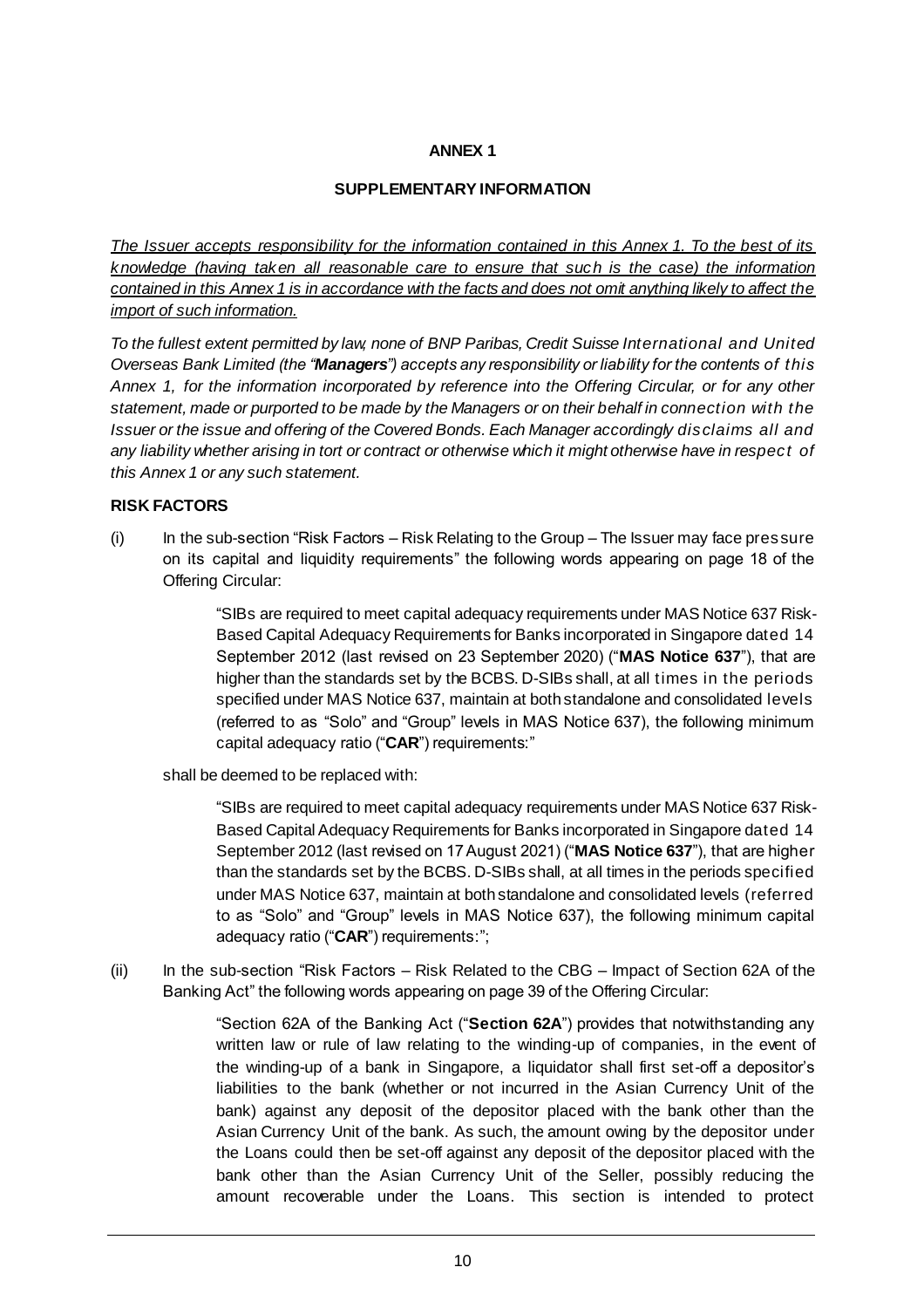depositors. Without such set-off, the depositor would have to pay the full extent of its liabilities to the bank and may possibly only receive a dividend or partial payment in respect of deposits of the depositor placed with the bank, in the case of insolvency of the Seller where a liquidator is appointed."

shall be deemed to be replaced with:

"Section 62A of the Banking Act ("**Section 62A**") provides that notwithstanding any written law or rule of law relating to the winding-up of companies, in the event of the winding-up of a bank in Singapore, a liquidator shall first set-off a depositor's liabilities to the bank against any deposit of the depositor placed with the bank that is accepted (a) in Singapore dollars; or (b) on terms under which the deposit may be repaid by the bank in Singapore dollars. As such, the amount owing by the depositor under the Loans could then be set-off against any deposit of the depositor placed with the bank that is accepted (a) in Singapore dollars; or (b) on terms under which the deposit may be repaid by the bank in Singapore dollars, possibly reducing the amount recoverable under the Loans. This section is intended to protect depositors. Without such set-off, the depositor would have to pay the full extent of its liabilities to the bank and may possibly only receive a dividend or partial payment in respect of deposits of the depositor placed with the bank, in the case of insolvency of the Seller where a liquidator is appointed.";

(iii) In the sub-section "Risk Factors *–* Risk Related to the CBG – Impact of Section 62A of the Banking Act" the following words appearing on page 40 of the Offering Circular shall be deleted in their entirety:

> "On 31 August 2015, the MAS released a consultation paper entitled "Removing the DBU-ACU Divide – Implementation Issues" in relation to the proposed removal of the DBU-ACU divide (see page 231 of this document for further details). If the proposed amendments are introduced, amendments will also be made to section 62A of the Banking Act to the effect that in the event of the winding up of a bank in Singapore, a liquidator shall first set-off each of a depositor's liabilities to the bank against any Singapore dollar deposit of the depositor placed with the bank. However, the exact form of the amendment has not been confirmed.";

### **REGULATION AND SUPERVISION**

(i) In the sub-section "Regulation and Supervision – Regulation and Supervision in Singapore - COVID-19 Temporary Measures" the following words appearing on page 221 of the Offering Circular:

> "The MAS announced in a media release on 29 July 2020 that it has called on locally incorporated banks headquartered in Singapore to cap their total dividends per share ("**DPS**") for financial year ended 2020 at 60 per cent. of financial year ended 2019's DPS, and offer shareholders the option of receiving the dividends to be paid for financial year ended 2020 in scrip in lieu of cash. The dividend restriction is a preemptive measure to bolster the banks' ability to continue to support the credit needs of businesses and consumers in the current business environment."

shall be deemed to be replaced with:

"The MAS announced in a media release on 29 July 2020 that it has called on locally incorporated banks headquartered in Singapore to cap their total dividends per share ("**DPS**") for financial year ended 2020 at 60 per cent. of financial year ended 2019's DPS, and offer shareholders the option of receiving the dividends to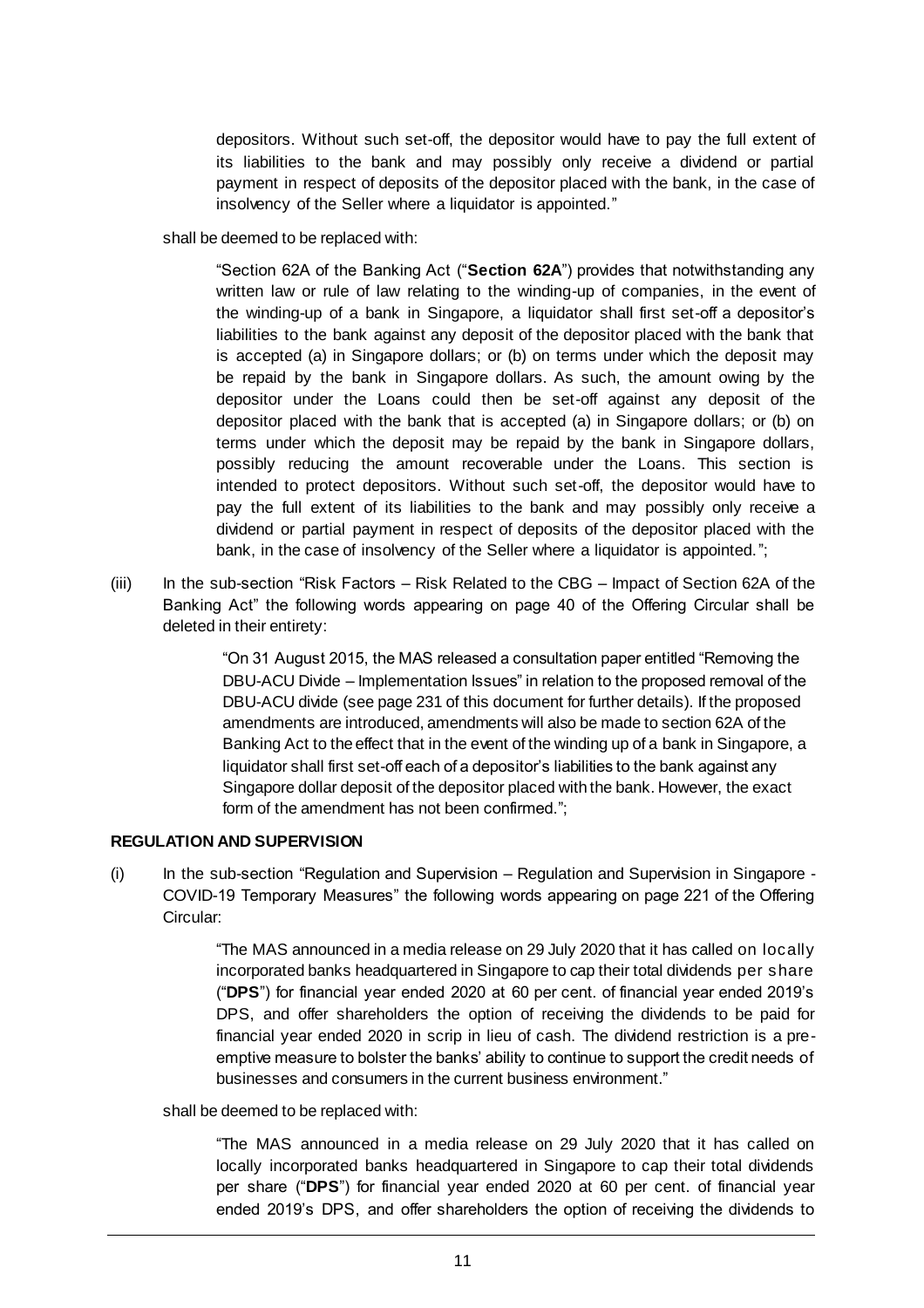be paid for financial year ended 2020 in scrip in lieu of cash. The dividend restriction is a pre-emptive measure to bolster the banks' ability to continue to support the credit needs of businesses and consumers in the current business environment. On 28 July 2021, the MAS announced that the dividend restrictions on locally-incorporated banks and finance companies headquartered in Singapore will not be extended.";

(ii) In the sub-section "Regulation and Supervision – The Regulatory Environment – Capital Adequacy Ratios" the following words:

> "On 1 July 2021, MAS Notice 637 (Amendment) 2021 was released which sets out amendments to specify that the transitional arrangements for the adoption of the standardized approach for counterparty credit risk (SA-CCR) and the revised capital requirements for bank exposures to central counterparties will cease on 31 December 2021. On 18 August 2021, further amendments were made to MAS Notice 637 to implement the framework for the treatment of major stake investments in financial institutions at the Solo level."

shall be deemed to be inserted immediately after the following words appearing on page 223 of the Offering Circular:

"On 23 September 2020, the MAS released MAS Notice 637 (Amendment No. 2) 2020 which set out the amendments to (a) define regulatory loss allowance which is recognised as Tier 2 Capital; (b) revise the capital treatment for public sector entities; and (c) implement other technical revisions to the credit and market risk framework.";

(iii) In the sub-section "Regulation and Supervision – The Regulatory Environment – Minimum Leverage Ratio and Leverage Ratio Disclosure" the following words:

> "On 1 July 2021, MAS Notice 637 (Amendment) 2021 was issued reflecting amendments setting out an alternative treatment for the measurement of derivatives exposures for leverage ratio calculation, using a modified version of SA-CCR as well as other amendments to implement technical revisions to the credit risk framework ."

shall be deemed to be inserted immediately after the following words appearing on page 224 of the Offering Circular:

"On 10 June 2019, MAS Notice 637 (Amendment) 2019 was issued. The document reflected amendments made to MAS Notice 637 to allow the recognition of onbalance sheet netting agreements for loans and deposits for credit risk mitigation purposes, introduce proportionality for disclosure requirements, revise certain disclosure templates, and implement other technical revisions. These amendments have taken effect as of 30 June 2019.";

(iv) Paragraphs 10 to 22 of the sub-section "Regulation and Supervision – Other Key Prudential Provisions" appearing on pages 224 to 228 of the Offering Circular shall be deleted in their entirety and substituted therefor with the following:

> "Under section 29 of the Banking Act, the MAS may, by notice in writing to any bank in Singapore, or any class of banks in Singapore, impose such requirements as may be necessary or expedient for the purposes of:

> (a) identifying any person or class of persons, where exposure of the bank, or a bank within the class of banks, to the person or class of persons may result in concentration risk to the bank; or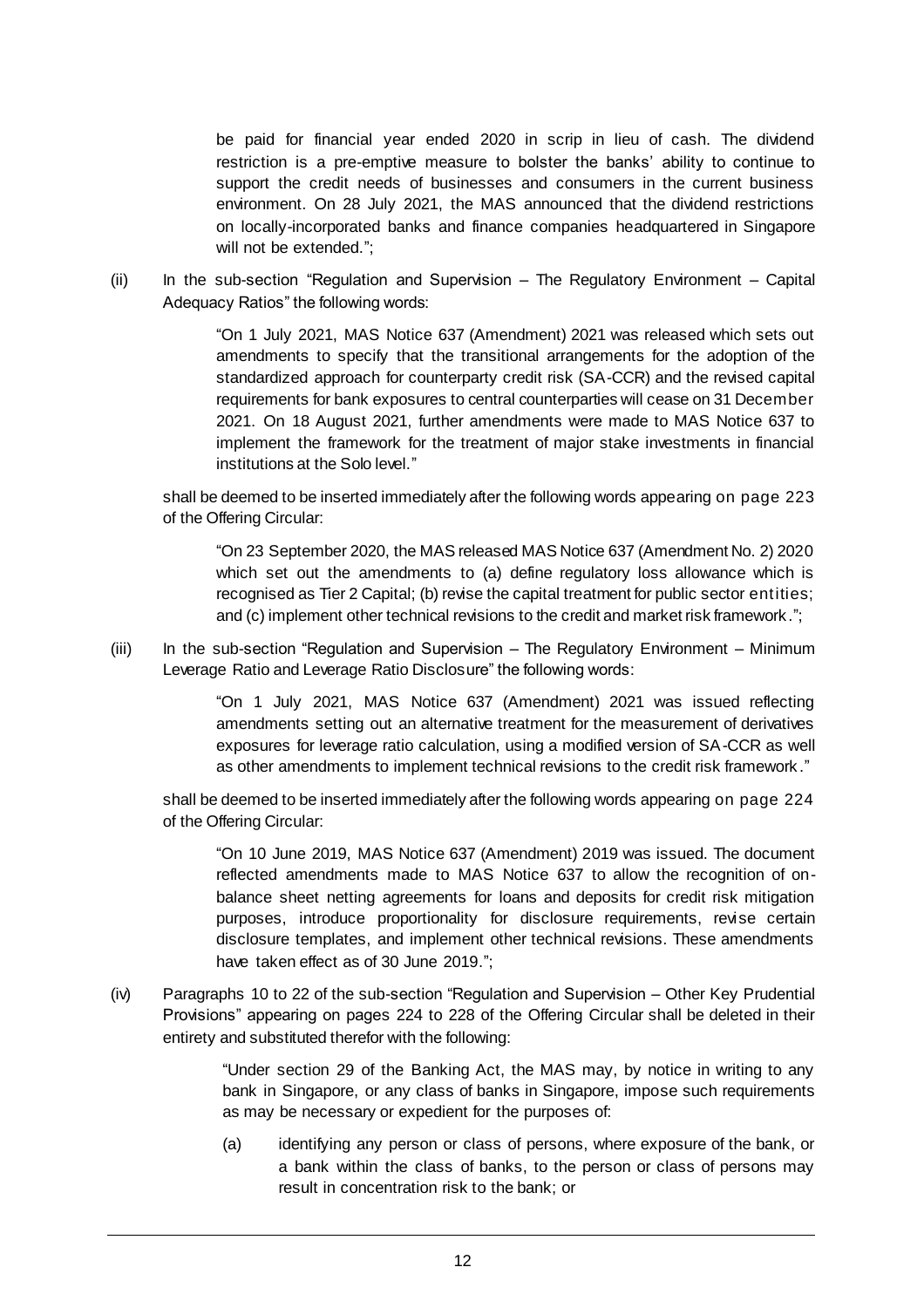(b) limiting the exposure of the bank, or a bank within the class of banks, to any person or class of persons, where the exposure may result in concentration risk to the bank.

For the purposes of this paragraph, "exposure" means the maximum loss that a bank may incur as a result of the failure of a counterparty to meet any of its obligations.

MAS issued MAS Notice 656 Exposures to Single Counterparty Groups for Banks Incorporated in Singapore on 14 August 2019 (last revised on 14 June 2021) ("**MAS Notice 656**"), which took effect from 1 July 2021. The notice sets out limits on exposures of SIBs to a single counterparty group, the type of exposures to be included in or excluded from those limits, the basis for computation of exposures, the eligible credit risk mitigation techniques and the approach for aggregation of exposures. These requirements take into account relevant aspects of the "Supervisory framework for measuring and controlling large exposures" published by the Basel Committee in April 2014, and are intended to strengthen the regulatory framework for addressing concentration of exposures to counterparties and limiting the maximum loss that a bank faces in the event of a sudden counterparty default. Amongst others, MAS Notice 656 provides that, subject to certain exceptions, a SIB must not permit:

- (a) at the Solo level, the aggregate of its exposures to any single counterparty group to exceed 25 per cent. of its Tier 1 capital; and
- (b) at the Group level, the aggregate of exposures of the SIB and its banking group entities to any counterparty, any director group, any substantial shareholder group or any connected party group to exceed 25 per cent. the Tier 1 capital of the SIB and its banking group entities.

Every bank in Singapore shall make provisions for bad and doubtful debts and, before any profit or loss is declared, ensure that such provision is adequate.

A bank is prohibited from carrying on or entering into any partnership, joint venture or other arrangement with any person to carry on, whether in Singapore or elsewhere, any business except: (a) banking business; (b) business which is regulated or authorised by the MAS; (c) business which is incidental to (a) or (b); (d) business or a class of business prescribed by the MAS; or (e) any other business approved by the MAS. Under the Banking Regulations and for the purposes of (d) above, the MAS has prescribed that a bank may, amongst other things, carry on the business of purchasing and selling assets, subject to the conditions set out therein. In addition, a bank is permitted to carry on property management services in relation to, *inter alia,* investment properties that are acquired or held by the bank or any entity in which the bank has acquired or holds a major stake (in this paragraph, "**banking group**") or properties that have been foreclosed by the banking group.

A SIB can hold any beneficial interest in the share capital of a company (and such other investment, interest or right as may be prescribed by the MAS) ("**equity investment**") so long as the value of such equity investment does not exceed in the aggregate 2 per cent. of the capital funds of the bank or such other percentage as the MAS may prescribe. Such a restriction on a bank's equity investment does not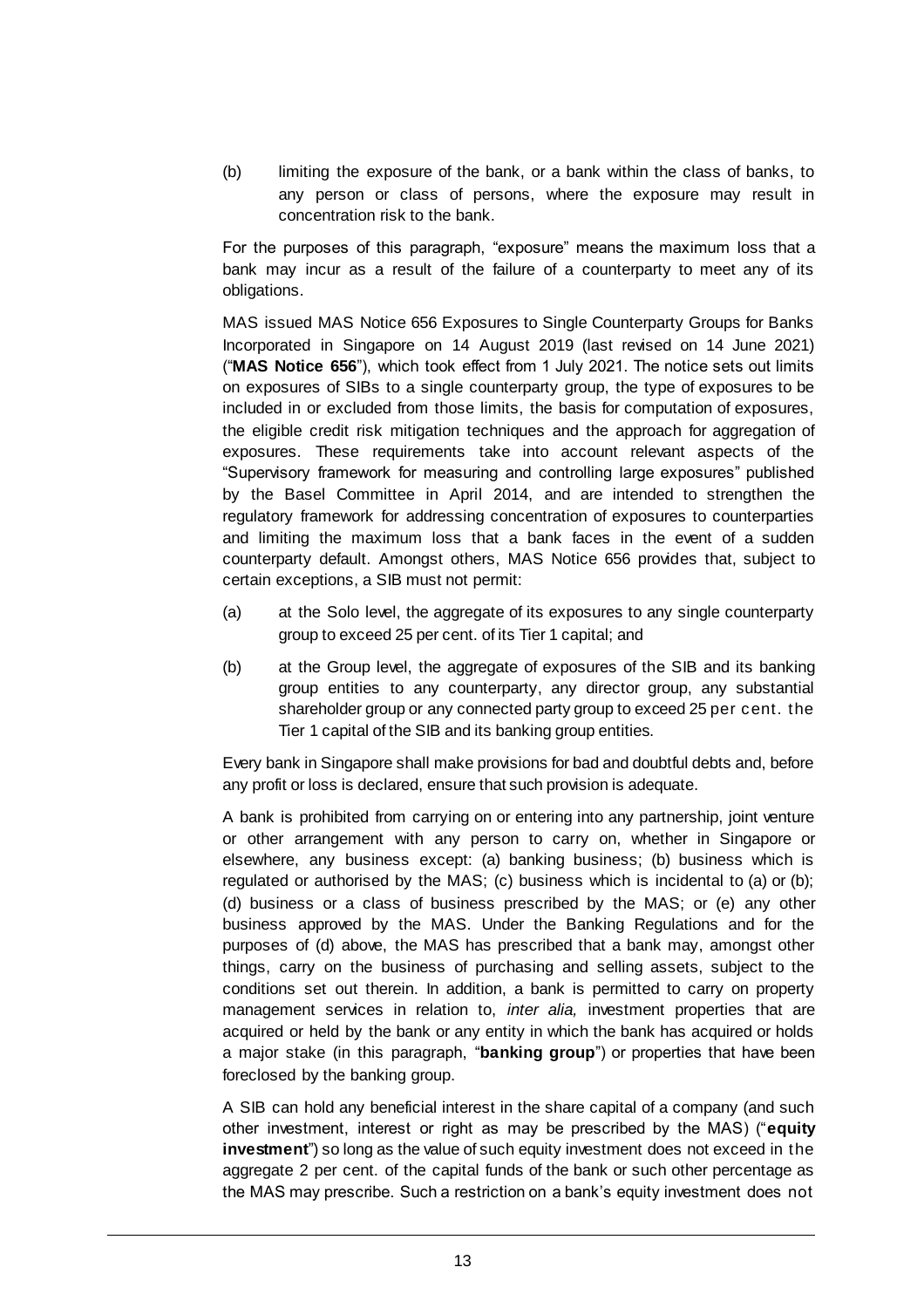apply to any interest held by way of security for the purposes of a transaction entered into in the ordinary course of the bank's business or to any shareholding or interest acquired or held by a bank in the course of satisfaction of debts due to the bank, where such interest is disposed of at the earliest suitable opportunity or any major stake approved by the MAS under section 32 of the Banking Act. In contrast, for a bank incorporated outside Singapore, its branches or office located within Singapore is restricted from acquiring or holding any equity investment in a single company, the value of which exceeds in the aggregate any limited prescribed by the MAS or any limited specified by the MAS in a particular case by written notice to that branch or office. Under the Banking Regulations, these restrictions on equity investment will not apply, during the specified period, in respect of any equity investment in a single company acquired or held by a bank when acting as a stabilising bank (within the meaning of Regulation 6B of the Banking Regulations) in relation to an offer of securities issued by the company in certain conditions. In addition, equity investments in a single company acquired by a bank in certain businesses prescribed under Regulation 23B of the Banking Regulations is excluded from the equity investment restrictions pursuant to the newly introduced Regulation 6C of the Banking Regulations which took effect from 1 July 2021.

Under section 32 of the Banking Act, a bank cannot hold or acquire, directly or indirectly, a major stake in any entity without first obtaining the approval of the MAS. An "entity" means any body corporate or unincorporated, whether incorporated, formed or established in or outside Singapore. A "major stake" means: (a) any beneficial interest exceeding 10 per cent. of the total number of issued shares or such other measure corresponding to shares in a company as may be prescribed; (b) control over more than 10 per cent. of the voting power or such other measure corresponding to voting power in a company as may be prescribed; or (c) any interest in an entity, by reason of which the management of the entity is accustomed or under an obligation, whether formal or informal, to act in accordance with the bank's directions, instructions or wishes, or where the bank is in a position to determine the policy of the entity.

No SIB shall hold or acquire interests in or rights over immovable property, wherever situated, the value of which exceeds in the aggregate 20 per cent. of the capital funds of the bank or such other percentage as the MAS may prescribe. For banks incorporated outside Singapore, their branch or office located within Singapore is restricted from acquiring or holding any interest in or rights over immovable property the value of which exceeds any limit prescribed by the MAS or any limit specified by the MAS in a particular case by written notice to that branch of office. The MAS has further prescribed that the property sector exposure of a bank in Singapore shall not exceed 35 per cent. of the total eligible assets of that bank.

Under MAS Notice 648, SIBs are permitted to issue covered bonds subject to the conditions thereunder. The aggregate value of assets in the cover pools for all covered bonds issued by the bank itself, through special purpose vehicles or both the bank and special purpose vehicles, and residential mortgage loans and assets eligible for inclusion in cover pools (but which have not been included) and which are transferred to special purpose vehicles, must not exceed 10 per cent. of the value of the total assets of the SIB at all times. The total assets of a SIB for the purpose of MAS 648 include the assets of the overseas branches of the SIB but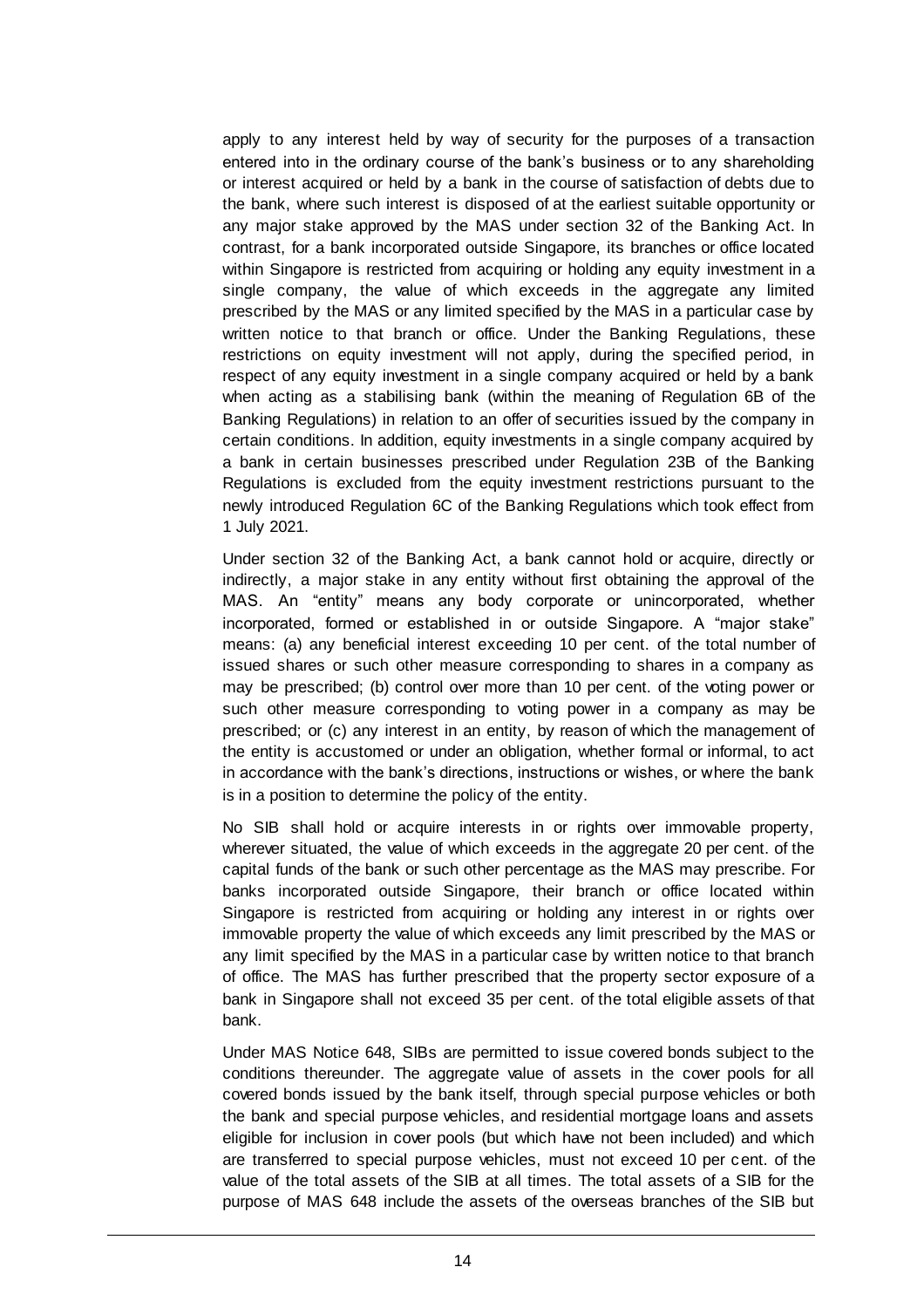exclude (i) the assets of its subsidiaries, whether in Singapore or overseas and (ii) the assets which the SIB uses to meet specified regulatory requirements.";

(v) Paragraphs 4 to 8 of the sub-section "Regulation and Supervision – Corporate Governance Regulations and Guidelines" appearing on pages 228 to 230 of the Offering Circular s hall be deleted in their entirety and substituted therefor with the following:

"To further enhance the corporate governance of banks, the Banking Act:

- (a) requires a SIB to seek the MAS' approval before it appoints certain key appointment holders (including directors and chief executive officers), and in doing so, the MAS has the power to prescribe the duties of the appointment holders and to specify the maximum term of each appointment. A SIB must also immediately inform the MAS if a key appointment holder is (in accordance with the Guidelines on Fit and Proper Criteria (last revised on 28 January 2020)) no longer a fit and proper person to hold the appointment;
- (b) empowers the MAS to remove key appointment holders of banks if they are found to be not fit and proper; and
- (c) empowers the MAS to direct banks to remove their external auditors if they have not discharged their statutory duties satisfactorily, and protects banks' external auditors who disclose, in good faith, information to the MAS in the course of their duties from any liability that may arise from such disclosure.

A new section 29A has been introduced by the Banking Amendment Act 2020 and took effect from 1 July 2021. Under the new section 29A, the MAS may, by written notice, impose on any bank in Singapore, or any class of banks in Singapore, requirements that are reasonably necessary for the purposes of monitoring and controlling the risk of conflict between the interests of the bank in Singapore or a bank within the class of banks in Singapore, and the interests of any person, branch, head office mentioned in section  $27(2)(a)$ ,  $(b)$ ,  $(c)$ ,  $(d)$ ,  $(e)$ ,  $(f)$ ,  $(h)$ ,  $(i)$  or  $(j)$ , by identifying any credit facility from the bank or any branch or entity in its bank group to, any exposure of the bank or any branch or entity in its bank group to, or any transaction of the bank or any branch or entity in its bank group with, any person, branch, entity or head office mentioned in section 27(a), (b), (c), (d), (e), (f), (h), (i) or (j) or monitoring, limiting or restricting such credit facilities, exposures and transactions. The persons mentioned in section 27(2)(a), (b), (c), (d), (e), (f), (h), (i) and (j) are:

- (a) any person in a director group of the bank;
- (b) in the case of a bank incorporated in Singapore, any person in a substantial shareholder group of the bank;
- (c) any entity in a major stake entity group of the bank;
- (d) any branch, entity or head office in a related corporation group of the bank;
- (e) any person in a senior management group of the bank;
- (f) any person in a key credit approver group of the bank;
- (h) any person whose duties or interests are in conflict with the interests of the bank, as determined by the bank in accordance with a manner and process specified by the MAS by written notice to the bank;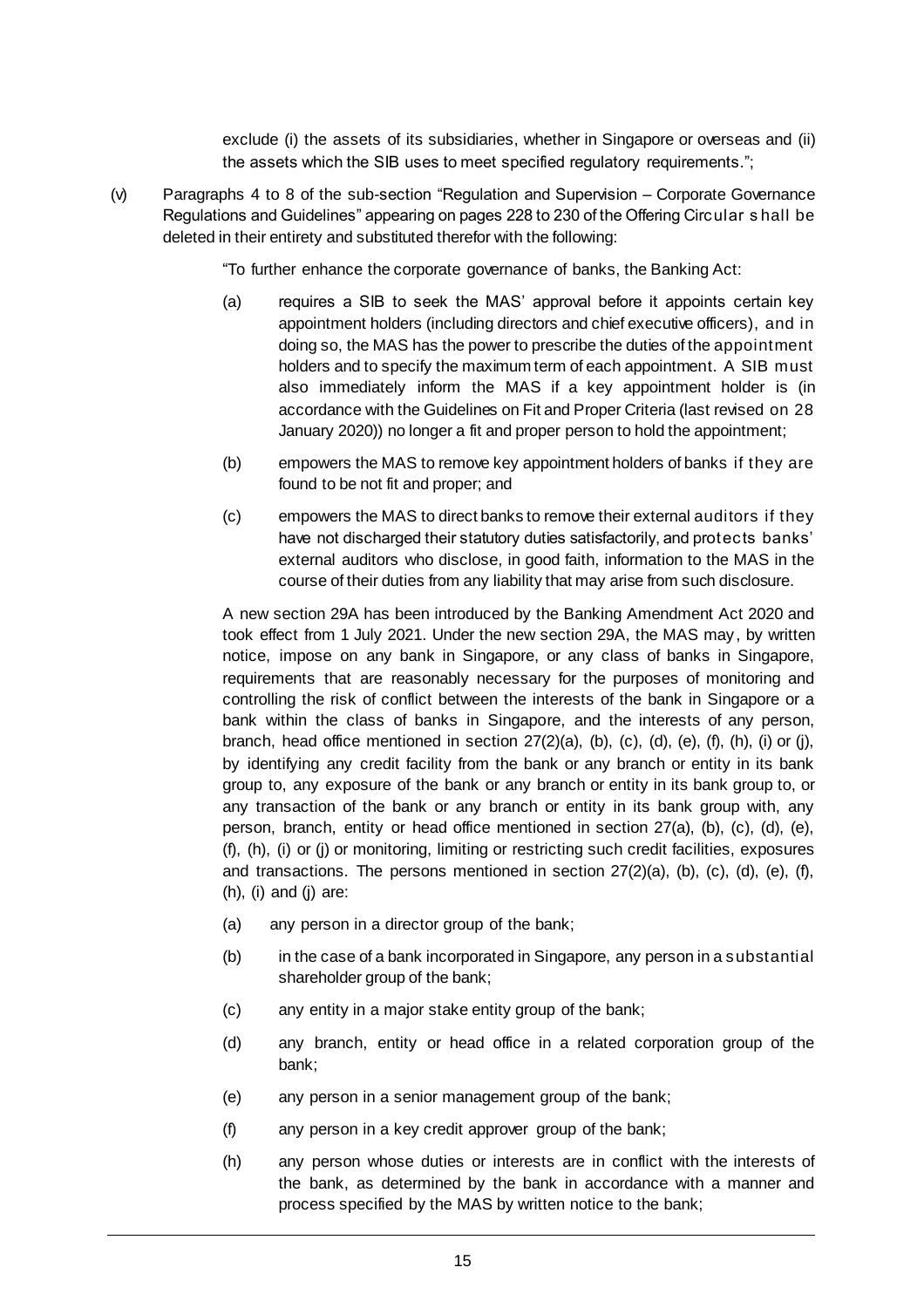- (i) any person specified by the MAS by written notice to the bank whose duties or interests are, in the opinion of the MAS, in conflict with the interests of the bank; and
- (j) any other person or class of persons that is prescribed.

For the purposes of this above paragraph, "bank group", "director", "director group", "exposure", "key credit approver group", "major stake entity group", "related corporation group", "senior management group", "substantial shareholder group" and "transaction" have the meanings given to them in the Fifth Schedule of the Banking Act.

Under MAS Notice 643 (last revised on 28 June 2021) which took effect from 1 July 2021, a bank in Singapore is also required to obtain the approval of a special majority of three-fourths of its board and ensure that every branch and entity in its banking group obtains the approval of a special majority of three-fourths of that entity's board before entering into related party transactions that pose material risks to the bank or writing off any exposures to any of the bank's related parties (unless otherwise exempt), in order to provide more effective oversight over banks' related party transactions.";

(vi) The sub-section "Regulation and Supervision – Other Significant Regulations" appearing on pages 230 and 231 of the Offering Circular shall be deleted in its entirety and substituted therefor with the following:

> "The MAS issues licenses under the Banking Act to banks to transact banking business in Singapore. Such licenses may be revoked if the MAS is satisfied, amongst other things, that the bank: (a) has ceased to transact banking business in Singapore; (b) has furnished information or documents to the MAS in connection with its application for a bank licence which is or are false or misleading in a material particular; (c) proposes to make, or has made, any composition or arrangement with its creditors or has gone into liquidation or has been wound up or otherwise dissolved; (d) is carrying on its business in a manner likely to be detrimental to the interests of the depositors of the bank or has insufficient assets to cover its liabilities to its depositors or the public; (e) is contravening or has contravened the provisions of the Banking Act; (f) has been convicted of any offence under the Banking Act or any of its directors or officers holding a managerial or executive position has been convicted of any offence under the Banking Act; (g) is contravening or has contravened any provision of the Deposit Insurance and Policy Owners' Protection Schemes Act, Chapter 77B of Singapore (the "**Deposit Insurance Act**") or any Rules issued by the deposit insurance and policy owners' protection fund agency under the Deposit Insurance Act; or (h) is contravening or has contravened any provision of the MAS Act or any direction issued by the MAS under the MAS Act.

> Section 48AA of the Banking Act imposes, *inter alia*, a duty on a bank in Singapore to immediately inform MAS of any development that has occurred or is likely to occur which the bank has reasonable grounds to believe has materially and adversely affected, or is likely to materially and adversely affect its financial soundness or reputation, its ability to conduct its businesses, or such other matters as MAS may prescribe. A SIB must immediately inform MAS of any development that has occurred or is likely to occur which the bank has reasonable grounds to believe has materially and adversely affected, or is likely to materially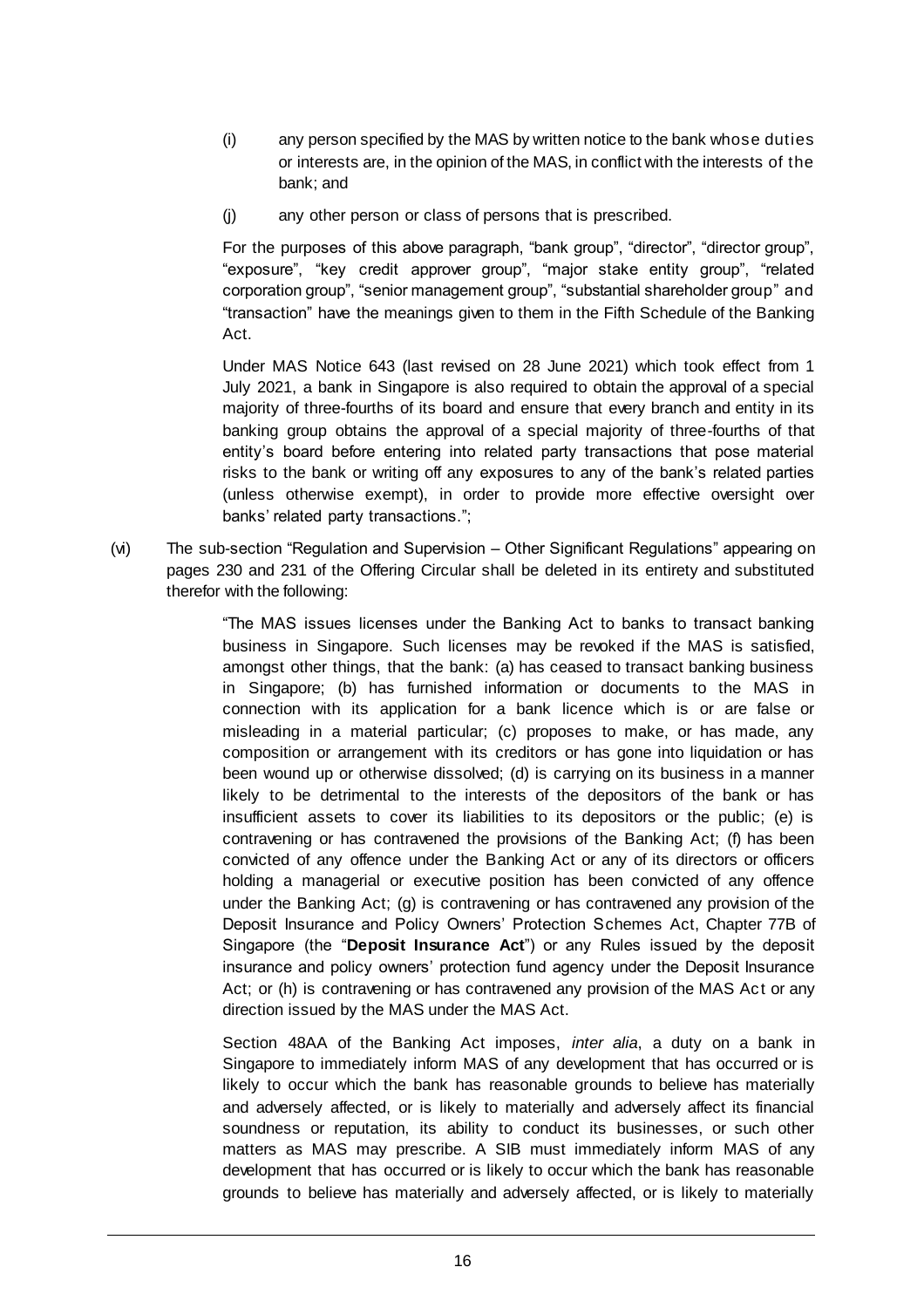and adversely affect the financial soundness or reputation of an entity in the bank group of the bank or an entity or trust in the financial holding company group of the designated financial holding company of the bank (if applicable), or the ability of any entity in the bank group of the bank or any entity or trust in the financial holding company group of the designated financial holding company of the bank (if applicable) to conduct its business, or such other matters as MAS may prescribe.

In the event of the winding-up of a bank, section 62 of the Banking Act provides that the liabilities in Singapore of the bank shall, amongst themselves, rank in the following order of priority: (a) firstly, any premium contributions due and payable by the bank under the Deposit Insurance Act; (b) secondly, liabilities incurred by the bank in respect of insured deposits, up to the amount of compensation paid or payable out of the Deposit Insurance Fund by the Agency (as defined in the Deposit Insurance Act) under the Deposit Insurance Act in respect of such insured deposits; (c) thirdly, deposit liabilities incurred by the bank with non-bank customers, other than those specified in (b) above, which are incurred (i) in Singapore dollars, or (ii) on terms under which the deposit liabilities may be discharged by the bank in Singapore dollars;(d) fourthly, deposit liabilities incurred by the bank with non-bank customers other than liabilities referred to in paragraphs (b) and (c); and (e) fifthly, any sum claimed by the trustee of a resolution fund from the bank under the MAS Act. As between liabilities of the same class referred to ine ach of (a) to (e) above, such liabilities shall rank equally between themselves. The liabilities described above shall have priority over all unsecured liabilities of the bank other than the preferential debts specified in section 203(1) of the IRDA.

Banks in Singapore previously had to maintain separate accounting units for Singapore dollar transactions (the Domestic Banking Unit or "**DBU**") and foreign currency transactions (the Asian Currency Unit or "**ACU**"). On 4 November 2019, the Banking (Amendment) Bill (B35/2019) was introduced in Parliament to (among other things) remove the DBU-ACU divide, and make consequential amendments to regulatory requirements following the removal of the DBU-ACU divide. In conjunction with this, the MAS issued an updated MAS Notice to Banks No. 610 "Submission of Statistics and Returns" (the **"Updated MAS Notice 610"**) with revisions to facilitate the removal of the distinction between DBU and ACU. The Updated MAS Notice 610 took effect from 1 July 2021.

Unless otherwise provided in the Banking Act, customer information shall not, in any way, be disclosed by a bank in Singapore or any of the officers to any other person.

SIBs that are listed on the SGX-ST, are required to apply SFRS(I) 9 in the preparation of their financial statements for reporting periods beginning on or after 1 January 2018 in accordance with sections 201 or 373 of the Companies Act. SFRS(I) 9 introduces a new approach for the estimation of allowance for credit losses based on ECL, which includes more forward-looking information. MAS has revised MAS Notice 637 and MAS Notice 612 in light of the changes in the recognition and measurement of allowance for credit losses introduced in SFRS(I) 9. The revised MAS Notice 612 requires banks to adhere to the principles and guidance set out in the "Guidance on credit risk and accounting for expected credit losses" issued by the BCBS in December 2015. In addition, locally incorporated D-SIBs are subject to a minimum level of loss allowance equivalent to the Minimum Regulatory Loss Allowance. Where the accounting loss allowance (which is the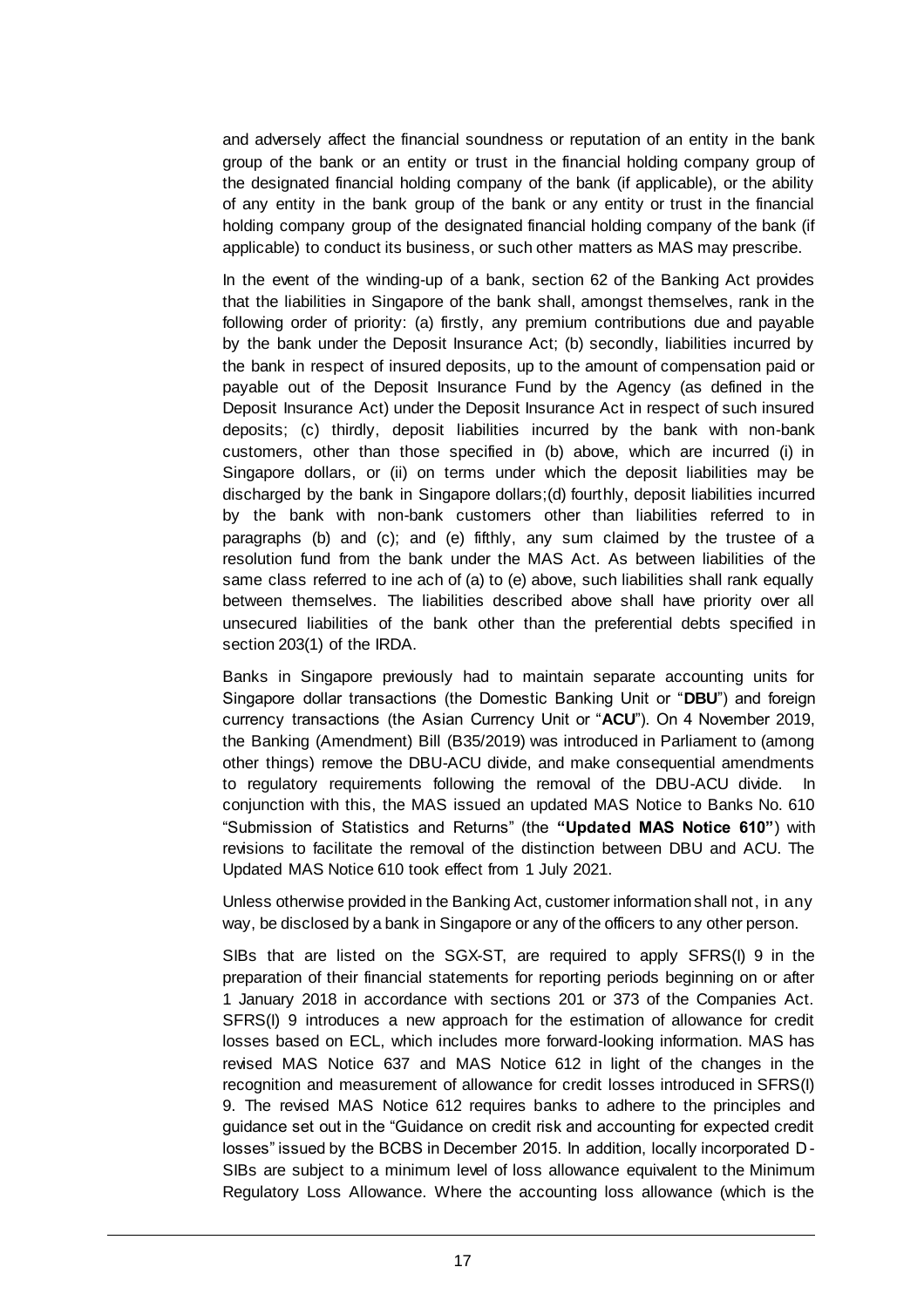ECL on the selected credit exposures determined and recognised by the D-SIB in accordance with the Accounting Loss Allowance) falls below the Minimum Regulatory Loss Allowance, the D-SIB shall maintain the additional loss allowance in a non-distributable RLAR account through an appropriation of its retained earnings. When the sum of the Accounting Loss Allowance and the additional loss allowance exceeds the Minimum Regulatory Loss Allowance, the D-SIB may transfer the excess amount in the RLAR to its retained earnings.";

(vii) In the sub-section "Regulation and Supervision – Examinations and Reporting Arrangements for Banks" the following words appearing on pages 231 and 232 of the Offering Circular:

> "The MAS conducts on-site examinations of banks. Banks are also subject to annual audit by an external auditor approved by the MAS, who, aside from auditing the accounts of the bank and (in the case of a SIB) making a report in respect of its latest financial statements or consolidated financial statements (as the case may be), must report to the MAS immediately if, in the course of the performance of his duties as an auditor of the bank, he is satisfied that:

- (a) there has been a serious breach or non-observance of the provisions of the Banking Act or that otherwise a criminal offence involving fraud or dishonesty has been committed;
- (b) losses have been incurred which reduce the capital funds of the bank by at least 50 percent;
- (c) serious irregularities have occurred, including irregularities that jeopardise the security of the creditors of the bank; or
- (d) he is unable to confirm that the claims of creditors of the bank are still covered by the assets.

As a consequence of the impending removal of the DBU-ACU divide, MAS has proposed to introduce a new reporting benchmark wherein the auditor must report to the MAS immediately if he becomes aware of any development that has occurred or is likely to occur which he has reasonable grounds to believe has materially affected adversely, or is likely to materially affect adversely, the financial soundness of the bank. With the new reporting benchmark, limb (b) above would no longer apply to all banks, but only to SIBs. The substance of these proposed changes have been included in the Banking Amendment Act 2020. As of the date of this Offering Circular, the relevant section under the Banking Amendment Act 2020 effecting such amendments has not come into force."

shall be deemed to be replaced with:

"The MAS conducts on-site examinations of banks. Banks are also subject to annual audit by an external auditor approved by the MAS, who, aside from auditing the accounts of the bank and (in the case of a SIB) making a report in respect of its latest financial statements or consolidated financial statements (as the case may be), must report to the MAS immediately if, in the course of the performance of his duties as an auditor of the bank, he is satisfied that: